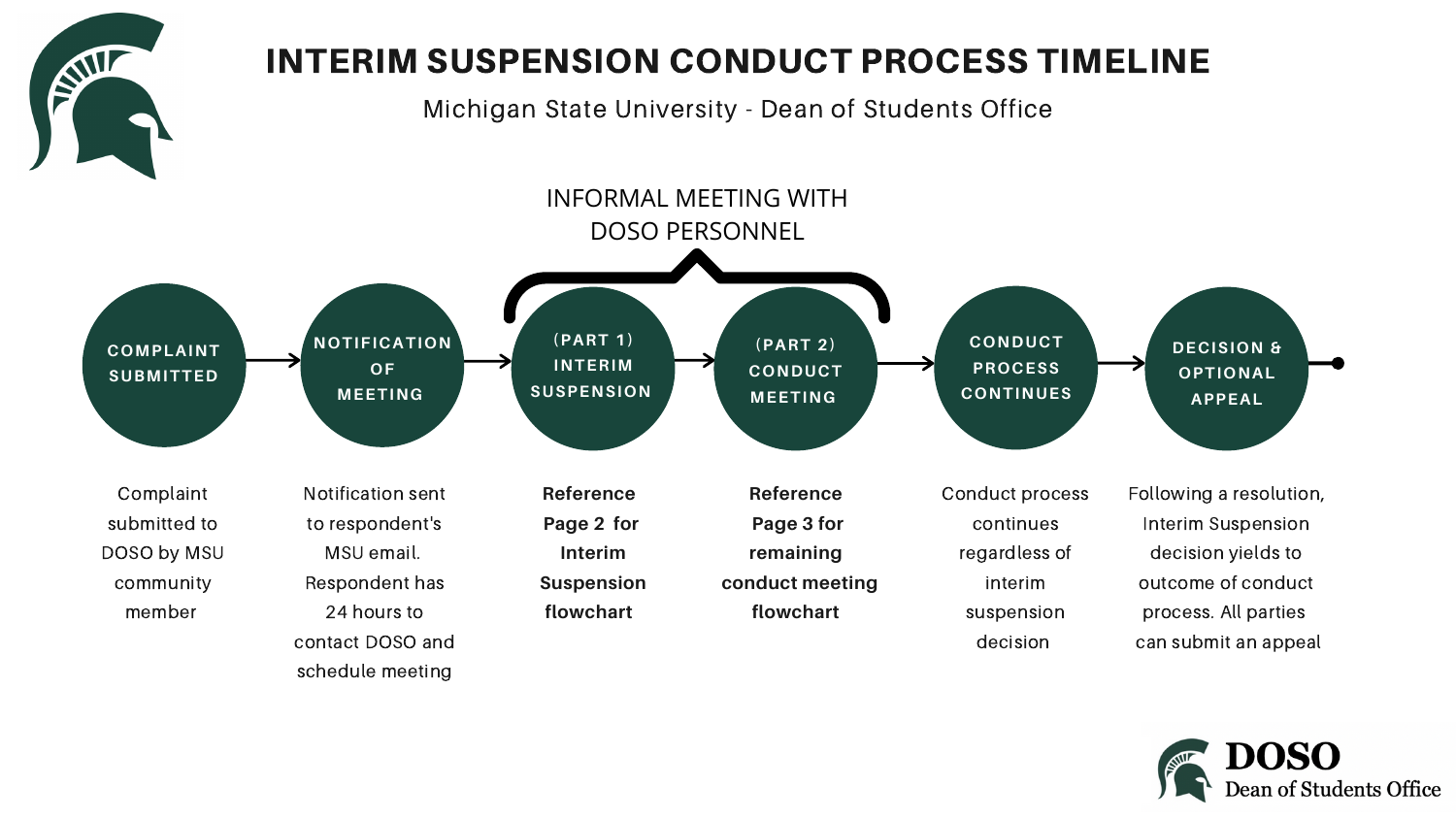

# MEETING PART 1- INTERIM SUSPENSION CONDUCT PROCESS

Michigan State University - Dean of Students Office





**Part 1: Meeting with DOSO Personnel**

> **Interim Suspension NOT Implemented**



**Granted**

**Student Conduct Process continues See Conduct Meeting Flowchart**